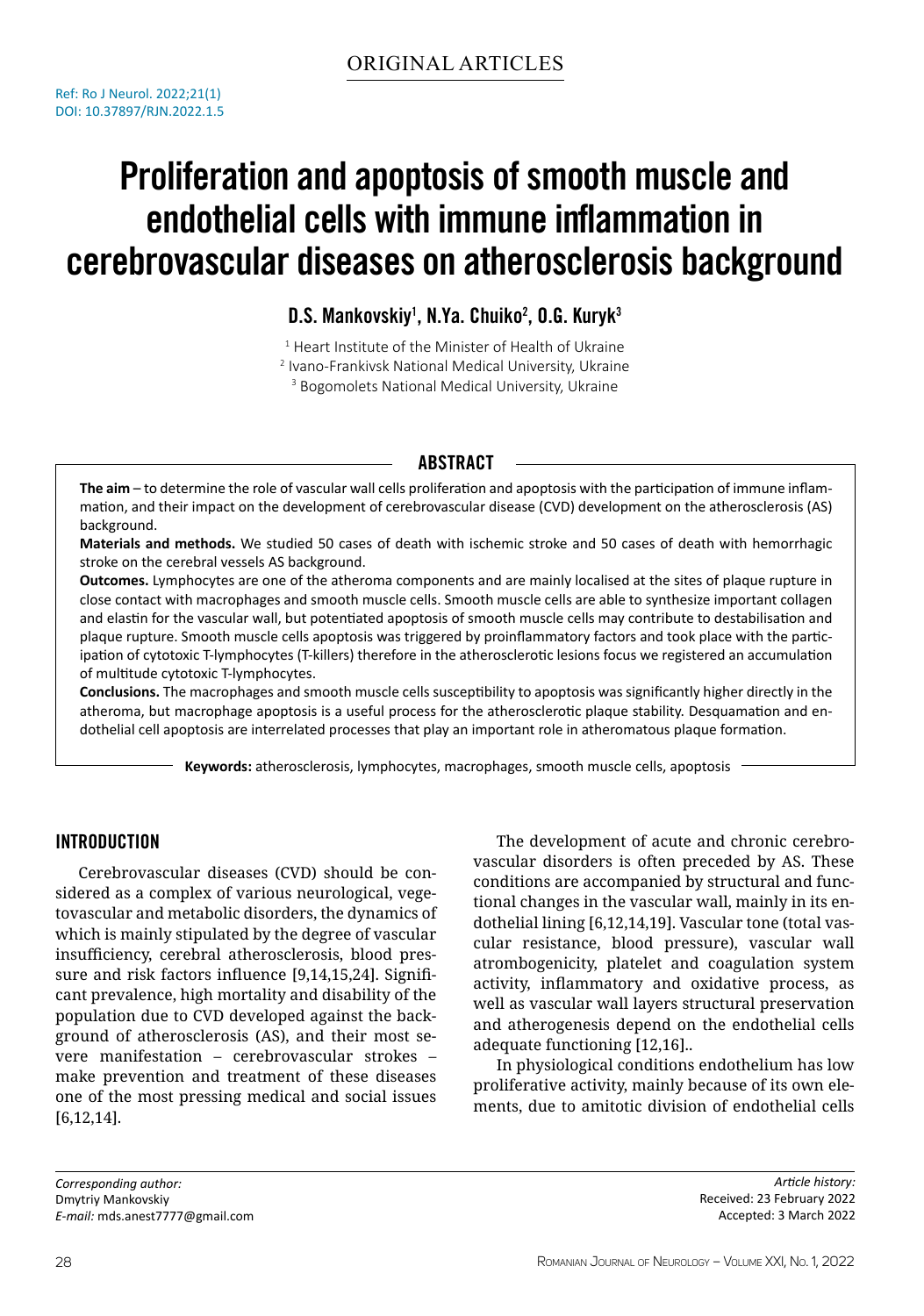[7,11]. It is able to maintain cell layer continuity through intact cells migration and division. Deendothelialization caused by a pathological condition triggers reparative regeneration process by active proliferation of endothelial cells. Violation of this process, most often upon atherogenesis, leads to pathological regeneration, when the proliferation of subordinate smooth muscle cells with the formation of myointimal thickenings – atheroma precursors – takes place in deendothelialized areas of the vascular wall [12,17,22].

Immunocompetent cells play a key role in the atheromatous plaque formation and atherosclerosis progression. Foam cells are able to express surface receptors and produce inflammatory mediators that engage other monocytes, activate endothelial and smooth muscle cells. Lymphocytes are also present in all stages of atherogenesis [2,3].

If trigger agents are not neutralized by immunocompetent cells, and the inflammatory response progresses, it changes from protective to damaging. Involvement of monocytes and lymphocytes occurs as a result of adhesion molecules activation on both endothelium and immunocompetent cells. Activation of monocytes and lymphocytes causes activation and possible plaque rupture. Lymphocytes are one of atheroma components and are mainly localised at the plaque rupture points in close contact with macrophages and smooth muscle cells. Activated lymphocytes produce pro-inflammatory cytokines that can enhance the inflammatory response, and activated macrophages, in turn, release proteolytic enzymes that contribute to fibrous capsule thinning and plaque destabilisation. Both lymphocytes and macrophages produce cytotoxic factors that potentiate apoptosis [2,5,8].

Smooth muscle cells proliferation is positive for atherogenesis, despite the fact that derived from smooth muscle cells macrophage-like cells promote an inflammatory response [1,4]. A number of studies have shown that smooth muscle cells that actively express the main histocompatibility complex of class II antigens were identified in atherosclerotic plaques of blood vessels. These activation proteins are specific for T-lymphocytes and macrophages and are involved in the receptor transmission of immune information that indicates the ability of SMC to participate in immune responses in AS [2,10,23].

Smooth muscle cells (SMC) are an important component of atherosclerotic formations that ensure the plaque stability. However, smooth muscle cells apoptosis is sufficient for the negative effects of AS, such as plaque rupture, inflammation and calcification [14,19,23].

The aim of our study was to determine the role of vascular wall cells proliferation and apoptosis, and their impact on the CVD development on the AS background.

#### Materials and methods

We studied 50 cases of death with ischemic stroke on the cerebral vessels AS background, 50 cases of death with hemorrhagic stroke on cerebral vessels AS background and 50 cases of death not related to CVD and AS (comparison group). We studied arteries of two structural and functional levels: main – carotid arteries and extracerebral – cerebral floor arteries, where we took 2-3 segments with lipid and fibrous plaques, and in the comparison group we studied unchanged areas. We performed immunohistochemical (IHC) study using the following markers CD4 (CD4 Ab-8), CD8 (SP-16), CD68 (CD68/Macrophage Marker Ab-4), p53 (Clone Y5), CD31/ PECAM-1 (Endothelial Cell Marker, Ab -1), Vimentin Ab-2 (Clone V9).

We fixed the material in a 10% solution of neutral buffered formalin according to established procedure. To perform IHC reactions, sections 4-5 μm thick were mounted on Super Frost Plus adhesive slides (Menzel), dewaxed, hydrated, and treated with 3% hydrogen peroxide solution to block endogenous peroxidase. The Ultra Detection System kit (Thermo Scientific) was used as the second antibody. To separate non-specific structures, sections were additionally stained with Mayer's haematoxylin.

The results of IHC reactions of the CD4 (CD4 Ab-8) markers – T-helpers marker, CB8 (SP 16) – T-suppressors marker and CD68 (CD68/Macrophage Marker Ab-4) were evaluated by counting cells with positive staining in 10 randomly selected microscope fields of view at 400 magnification. In addition, staining intensity degree was evaluated: 0 – no staining, 1 (+) – weak staining of light brown colour, 2 (++) – moderate staining of brown colour, 3 (+++) – pronounced staining of dark brown colour.

Vimentin Ab-2 (Clone V9) was used to determine mesenchymal cells and their derivatives – endotheliocytes, smooth myocytes, fibroblasts, pericytes, which were estimated as the specific volume of immunopositive cells per unit area. The results of the IHC reaction were appraised by the semi-quantitative method by points from 0 to 6 according to the conventional method, taking into account the stained cells [66]. 0 points were rated in the absence of staining, 1 point – up to 10%, 2 points – up to 20%, 3 points – up to 30%, 4 points – up to 40%, 5 points – up to 50%, 6 points – more than 50% cell staining. In addition, the degree of staining intensity was evaluated:  $0 - no$  staining,  $1 (+) - weak$  staining of light brown colour, 2 (++) – moderate staining of brown colour, 3 (+++) – pronounced staining of dark brown colour.

Immunopositivity of the CD31 marker is observed in the cytoplasm and cell membrane. The results of the IHC reaction CD31/PECAM-1 (Endothelial Cell Marker) Ab-1 were apprised by a semi-quantita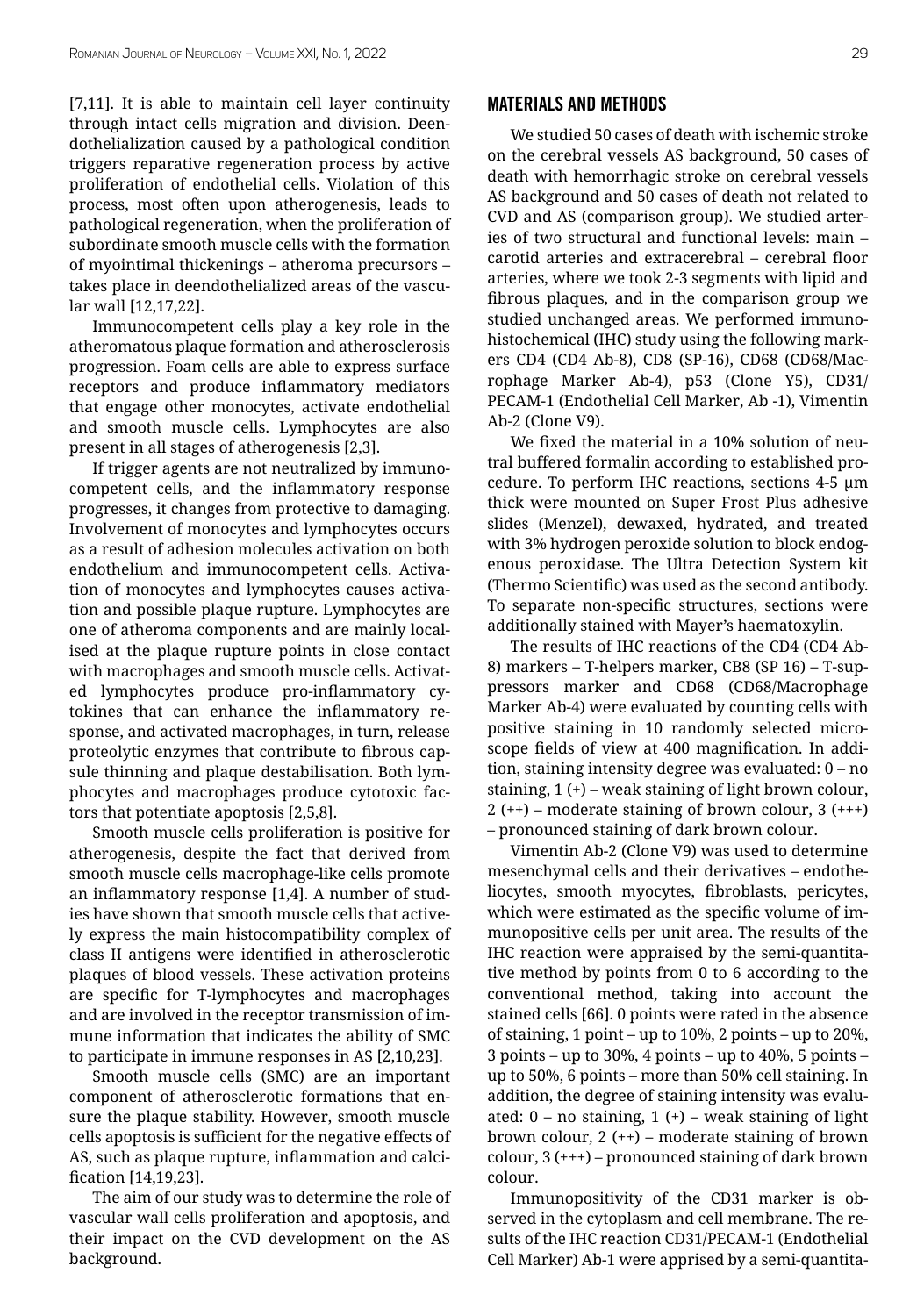tive method by points from 0 to 6 according to the conventional method, taking into account the stained cells [1]. 0 points were rated in the absence of staining, 1 point – up to 10%, 2 points – up to 20%, 3 points – up to 30%, 4 points – up to 40%, 5 points – up to 50%, 6 points – more than 50% stained cells. In addition, the staining intensity degree was evaluated:  $0 - no$  staining,  $1 (+) - weak$  staining of light brown colour,  $2 (++)$  – moderate staining of brown colour, 3 (+++) – pronounced staining of dark brown colour.

The p53 (Clone Y5) marker was used to determine cerebral arterial walls cells apoptosis. The IHC reaction results were appraised by a semi-quantitative method. The cell nuclei staining intensity degree was determined:  $0 - no$  staining,  $1 (+) - weak$ staining,  $2 (++)$  – moderate staining,  $3 (+++)$  – pronounced staining of nuclei. We determined the area occupied by immunopositive structures. The relative area of expression (S,%) was calculated by the formula: S=S immunopositive nuclei/S nuclei x100 [332].

Histological examination and micropreparations photographing were performed on an AxioScop 40 microscope (Zeiss). Data from morphometric studies were subject to statistical processing on a personal computer using the standard Microsoft Excel program; the results were processed by the variation statistics method and considered reliable at p< 0,05.

### **OUTCOMES**

In recent years, the AS origin and development are considered from the standpoint of monoclonal proliferation of smooth muscle cells (SMC), immune inflammation and apoptosis, where great importance is attached to immunocompetent, smooth muscle cells and endothelium role. Upon atherogenesis we observed apoptosis of endothelial cells, mononuclear cells and smooth muscle cells at all stages of atherosclerotic lesions formation.

We noted SMC proliferation and connective tissue fibers hyper production, which explains the cause of the intima thickening with the subsequent fibrous plaque formation.

Immunomorphological analysis of the arterial walls showed that, with the exception of the endothelium, all intima and media cells react with antibodies to Vimentin (Figure 1). In the study of Vimentin in the arterial wall in the group of patients with ischemic stroke on the background of AS, its expression constituted 59.6  $\pm$  4.8% (p > 0.05) against the total area; in the group with hemorrhagic stroke on the AS background – 52.8  $\pm$  3.7% (p > 0.05), so there is no significant difference in the quantitative content of Vimentin in the study groups. In the comparison group the expression of Vimentin was  $24.2 \pm$  $6.4$  (p  $>0.05$ ).

At IHC reaction with Vimentin we noted the presence of connective tissue components, and also the expressed artery wall fibrosis.



FIGURE 1. Intensive expression of the Vimentin Ab-2 marker in the artery wall of a patient with ischemic stroke (↑). Staining: IHC procedure with primary antibodies of Vimentin Ab-2 positive cells. Magnification: ocular lens 10, field lens 20

Vimentin expression showed that vascular wall fibrosis increases as the underlying disease progresses. We observed the activation of SMC proliferation in blood vessels intima, the myocytes migration from the middle membrane and an increase in their number, which depends on fibroblast and endothelial factors.

We also detected the synthesis of the connective tissue matrix components, i.e. collagen and elastin, which subsequently led to intima thickening and fibrous plaque formation.

In the process of atherogenesis in the developed atheroma, along with the smooth muscle cells proliferation we also noted their apoptosis (Figure 2). The expression of p53 in the arterial wall in the group of deceased of ischemic stroke averaged 25.7% (p <0.05), of hemorrhagic stroke  $-17.9\%$  (p < 0.05).

SMC can synthesize collagen and elastin important for the vascular wall, but potentiated SMC apoptosis may contribute to the plaque destabilisation and rupture [19,21,23].

SMC apoptosis was triggered by proinflammatory factors and took place with the participation of cytotoxic T-lymphocytes (T-killers) therefore in the atherosclerotic lesions focus we registered an accumulation of multitude cytotoxic T-lymphocytes (Figure 3). T-lymphocytes (CD8, membrane expression) in atherosclerotic lesions constituted 8.56  $\pm$  1.16 (p >0.05) in the group with ischemic stroke and, respectively,  $9.12 \pm 1.64$  (p > 0.05) in the group with hemorrhagic stroke.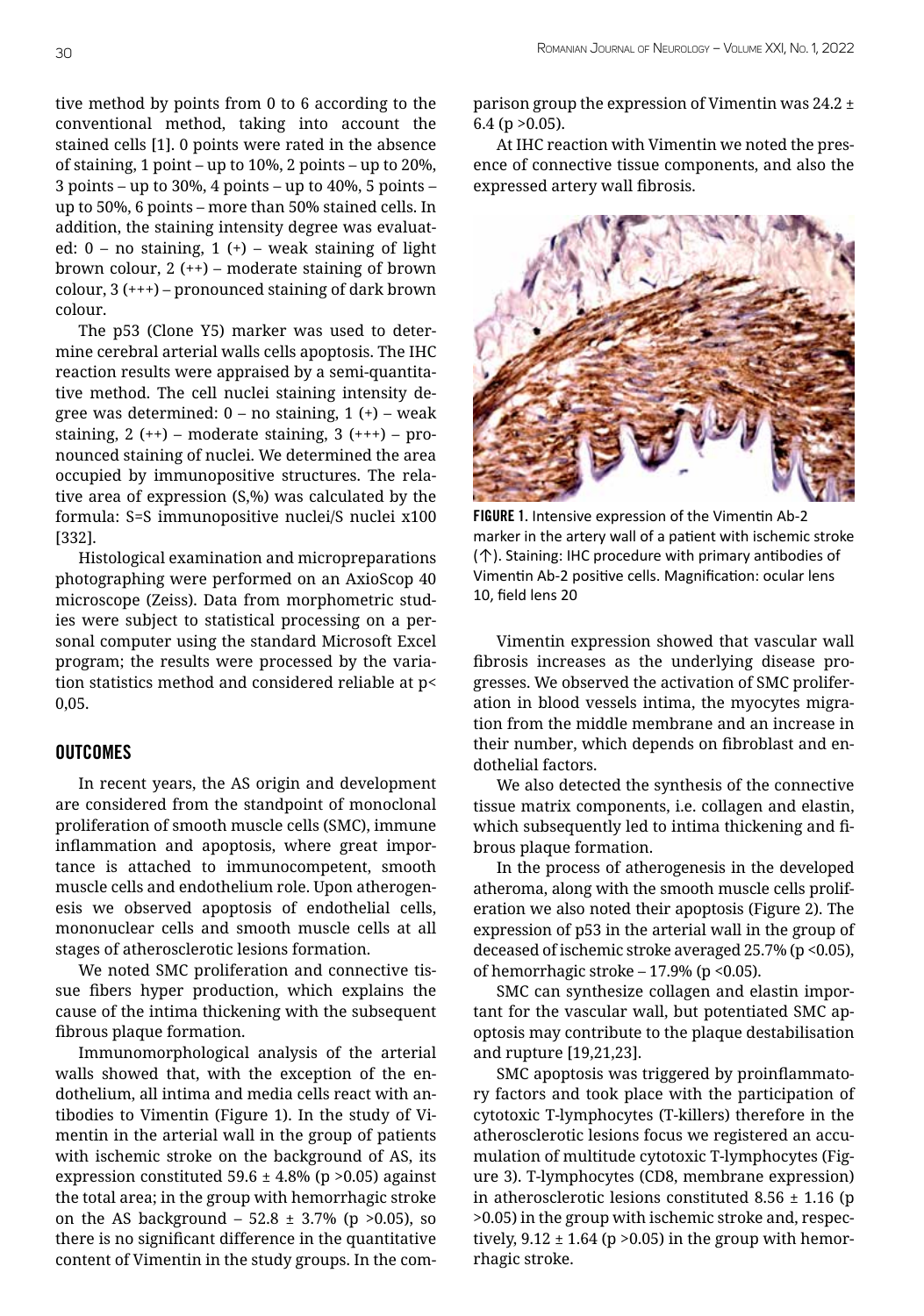

FIGURE 2. Moderate expression of the p53 marker in artery wall cells of a patient with hemorrhagic stroke  $($ <sup> $\uparrow$ </sup>). Staining: IHC procedure with primary antibodies p53 of positive cells. Magnification: ocular lens 10, field lens 40.



FIGURE 3. Intense expression of the CD8 marker in the artery wall of a patient with ischemic stroke (↑). Staining: IHC procedure with primary antibodies of CD8 positive cells. Magnification: ocular lens 10, field lens 40

Multitude immunocompetent cells, i.e. macrophages and T-lymphocytes, were observed subendothelially and in the fibrous capsule, with apoptosis being common, possibly to suppress the inflammatory response.

We observed monocytes adhesion on the luminal surface of the arteries, presence of multitude monocytes under the endothelium, and more mature macrophages in the intima depths, that indicate these cells entry into the arterial wall from the blood.

In atherosclerotic lesions formation, we noted a significant number of CD68-positive cells with marker expression in the cytoplasm (Figure 4), which constituted  $16.68 \pm 1.82$  (p > 0.05) in the group with ischemic stroke and  $14.56 \pm 1.28$  (p >0.05) in the group with hemorrhagic stroke. In the comparison group, there was no expression of markers in the artery wall, in some cases it was observed in the form of single cells.



FIGURE 4. Intensive expression of the CD68 marker in the artery wall of a patient with ischemic stroke (↑). Staining: IHC procedure with primary antibodies of CD 68 positive cells. Magnification: ocular lens 10, field lense 40

Multitude macrophages contain extensive apoptotic material, which indicates the apoptotic cells phagocytosis. However, the apoptosis development in such macrophages and the presence of multitude apoptotic material extracellularly may indicate insufficient mechanisms of apoptotic cells neutralization in atherosclerotic vascular lesions.

However, at present, it is impossible to reliably determine whether this process is due to a pronounced inflammatory response and active cell proliferation, with potentiated apoptosis, lack of mechanisms of apoptotic material neutralization, or possibly due to a combination of all these factors.

The expression of p53 in the arterial wall in the group of deceased of ischemic stroke averaged 25.7% (p< 0.05), of hemorrhagic stroke  $-$  17.9% (p< 0.05). In the arterial wall in the group of deceased of hemorrhagic stroke, the level of p53 expression was



FIGURE 5. Intense expression of the p53 marker in mononuclear cells of the artery wall around the atherosclerotic plaque of a patient with ischemic stroke (↑). Staining: IHC procedure with primary antibodies of p53 positive cells. Magnification: ocular lens 10, field lens 40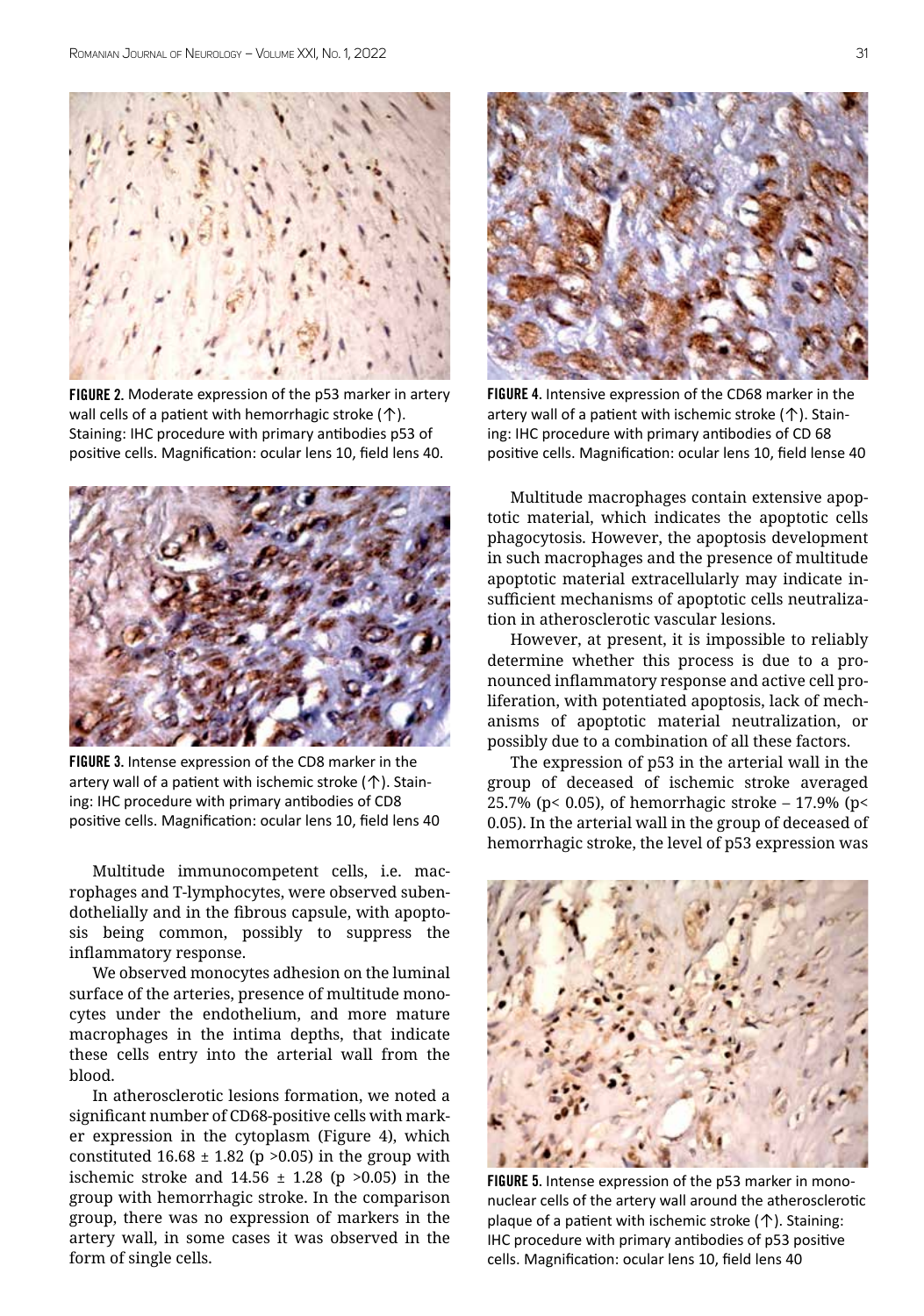probably lower as compared to the group of deceased of ischemic stroke; immunopositive cells usually allocated diffusely (Figure 5).

In lipid atherosclerotic plaques, apoptotic cells were found both around the atheroma and among the foam cells. Individual apoptotic cells were also localised below the atheroma at the edge of the middle membrane. More pronounced expression of apoptosis p53 marker was observed in the marginal parts and around atherosclerotic plaques.

The endothelium of the cerebral vessels in ischemic and hemorrhagic strokes on the AS background assumes structural changes in the form of rupture, desquamation and exfoliation (Figure 6). In many cases we noted on sections that the endothelial cells are distinctly elongated, the cell thickness is very small and the nuclei are elongated. An accumulation of desquamated apoptotic endotheliocytes is observed in the vascular lumen, as indicated by their intense expression.

Iimmunopositivity of the CD31 marker is observed in the cytoplasm and cell membrane. In the study of the CD31 marker in the arterial wall in the group of patients with ischemic stroke we revealed uneven antigen deposition in the endothelium – 3.2  $± 0.3$  (p > 0.05) points.

Uneven expression was also observed in the group with hemorrhagic stroke, at that, high-focal expression approached to its absence, averaging 3.8  $\pm$  0.2 points (p > 0.05).

IHC studies have shown that there is a close relationship between structural changes in endothelial cells and intima damage. The endothelium functions are aimed at permeability regulating and adapting to external factors, and at the same time at maintaining its integrity.

We observed different degrees of CD31 marker expression in the arterial walls, ranging from mod-



FIGURE 6. Intense expression of the CD31 marker in the arterial endothelium of a patient with ischemic stroke. Staining: IHC procedure with primary antibodies to CD31 positive cells. Magnification: ocular lens 10, field lens 100



FIGURE 7. Intensive expression of the CD31 marker in the arterial endothelium of a patient with hemorrhagic stroke – the presence of endothelial cells in the vessel lumen (↑). Staining: IHC procedure with primary antibodies of CD31 positive cells. Magnification: ocular lens 10, field lens 40

erate with uneven antigen deposition to high-focal, combined with its complete absence in large areas.

Deendothelial areas showed no antigen expression or single endothelial cells expression. Desquamated endothelial cells clusters were noted in the vessels lumen, as indicated by their intense expression (Figure 7).

Morphologically, the results obtained in the study did not differ from the data presented in other modern studies. The data obtained indicate and coincide with the foreign authors' data that the endothelial barrier plays an active role in the development of atherosclerotic plaque by regulating the endothelial cover permeability and vasoactive mediators local secretion [12,16,22].

At present, it is necessary to develop methods that will accurately quantify apoptosis in the vascular wall. A clear understanding of the inducing mechanisms will help to find ways to suppress cell death in the vessel wall, and specify directions for further medicinal treatment development.

It is obvious that disorders in the vascular wall upon AS will lead to changes in organs and systems that are the pathogenetic basis for many pathological processes, such as cerebrovascular and cardiovascular pathology. That is, the development of an individual program for AS modification should still be based on an objective quantitative assessment of the risk factors spectrum and concentration, which shape the AS prognosis.

#### Conclusions

1. The number of apoptotic cells increased as the underlying disease progressed. And the intima cells